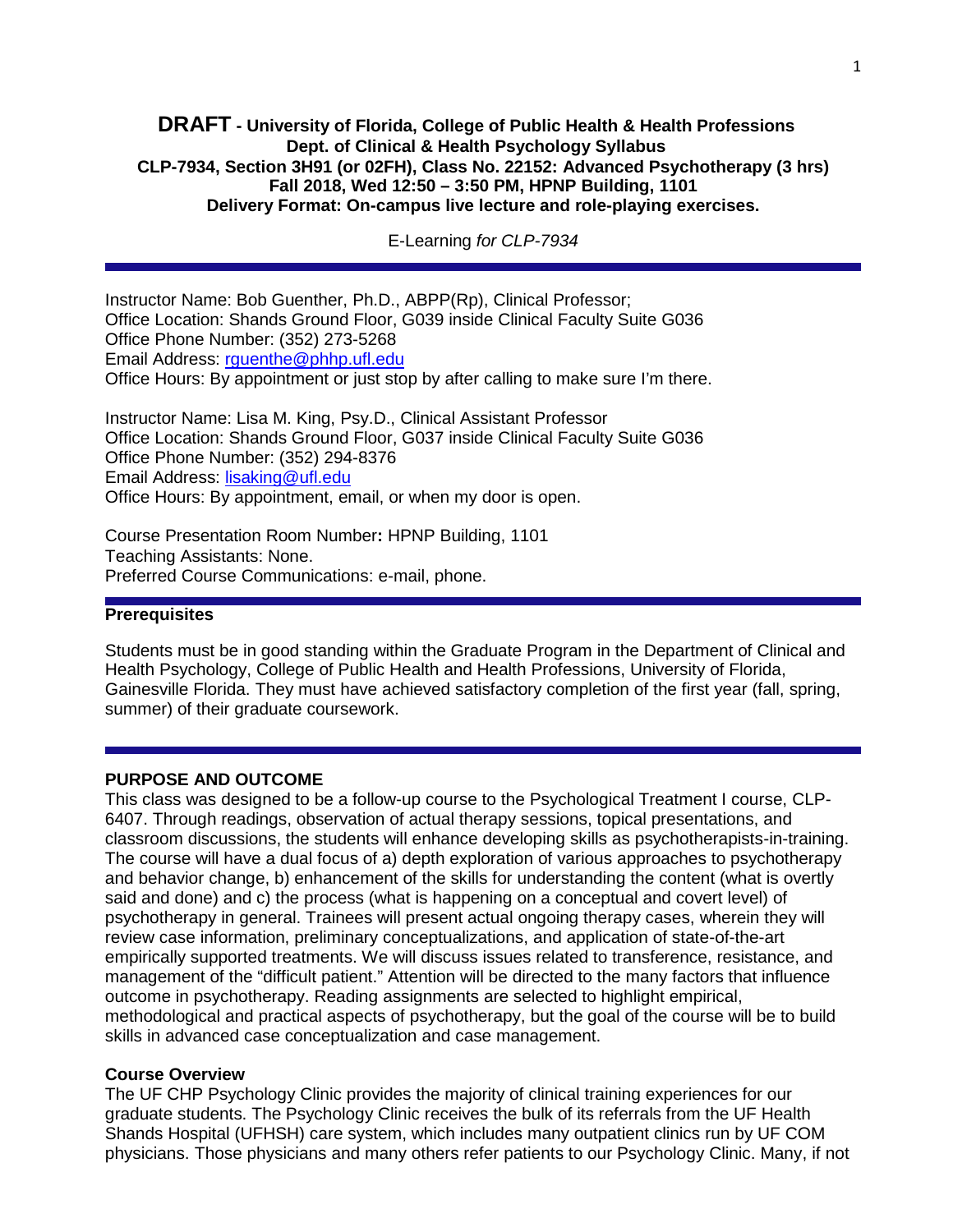most, of the patients seen in the Clinic have at least one major medical condition that may limit instrumental functioning and may reduce quality of life. In this advanced practicum, students will present cases they are currently following in the Psychology Clinic. Particularly complex and challenging cases are preferred for use in this course. Via group participation in case review with session analysis, students will acquire an analytic repertoire such that they can consider a broad range of case conceptualizations and interventions toward the goal of efficiently improving the patient's comfort, enhancing coping skills, and reducing symptom severity in as few sessions as possible. Students will learn how to utilize supervision optimally. They will also begin to consider the skills needed to provide supervision to clinical students as they assume the mantle of becoming supervisors.

# **Relation to Program Outcomes**

Graduates of the UF CHP graduate program in clinical psychology are expected to become licensed clinical psychology practitioners in their future positions. They may focus on research, but they are also expected to be fully competent psychotherapy practitioners. This is among the Department's advanced courses preparing graduate students as providers of psychological treatments. Dedication to the tasks of this course will prepare our graduate students for that role in graduate school and throughout their careers.

## **Course Objectives and/or Goals**

Upon successful completion of the course, students should be able to:

- 1. Demonstrate a working appreciation of the distinction between process and outcome in psychotherapy.
- 2. Demonstrate basic process skills of active listening and empathic responding in actual interactions with patients.
- 3. Utilize patient response to treatment and adjust the treatment approach to better address symptoms.
- 4. Utilize and describe a conceptual framework for the psychotherapeutic enterprise across the spectrum of psychopathology with actual cases.
- 5. Demonstrate ability to adjust the treatment in real time, when encountering resistance.
- 6. Maintain adherence to a guiding conceptual framework for treatment within which intervention and adjustments serve as necessary elements of a flexible responsive treatment approach.

## **Instructional Methods**

Trainees will make a series of presentations on topics relevant to their training goals, which challenge their educational and experiential limitations. They will also present cases in an efficient manner with a focus and goal, not only for optimal patient treatment, but to enhance development of presenting efficiently to maximize utilization of time.

### *What is expected of you?*

Attendance of class is mandatory. Three or more unexcused absences will result in failure of the course. In the case of unavoidable absences, such as illness or other concerns, students will contact the instructor(s) as soon as possible and will be responsible for demonstration of making up missed work and experiences. Students who miss lectures are expected to acquire lecture notes and/or recordings (be very careful regarding PMI) from other students who attended and provide feedback to peers in accordance with session requirements.

Participation in all class sessions is required. Personal issues with respect to class attendance or fulfillment of course requirements will be addressed on an individual basis. If you must miss a class because of a foreseeable conflict (i.e., professional conference, athletic competition, religious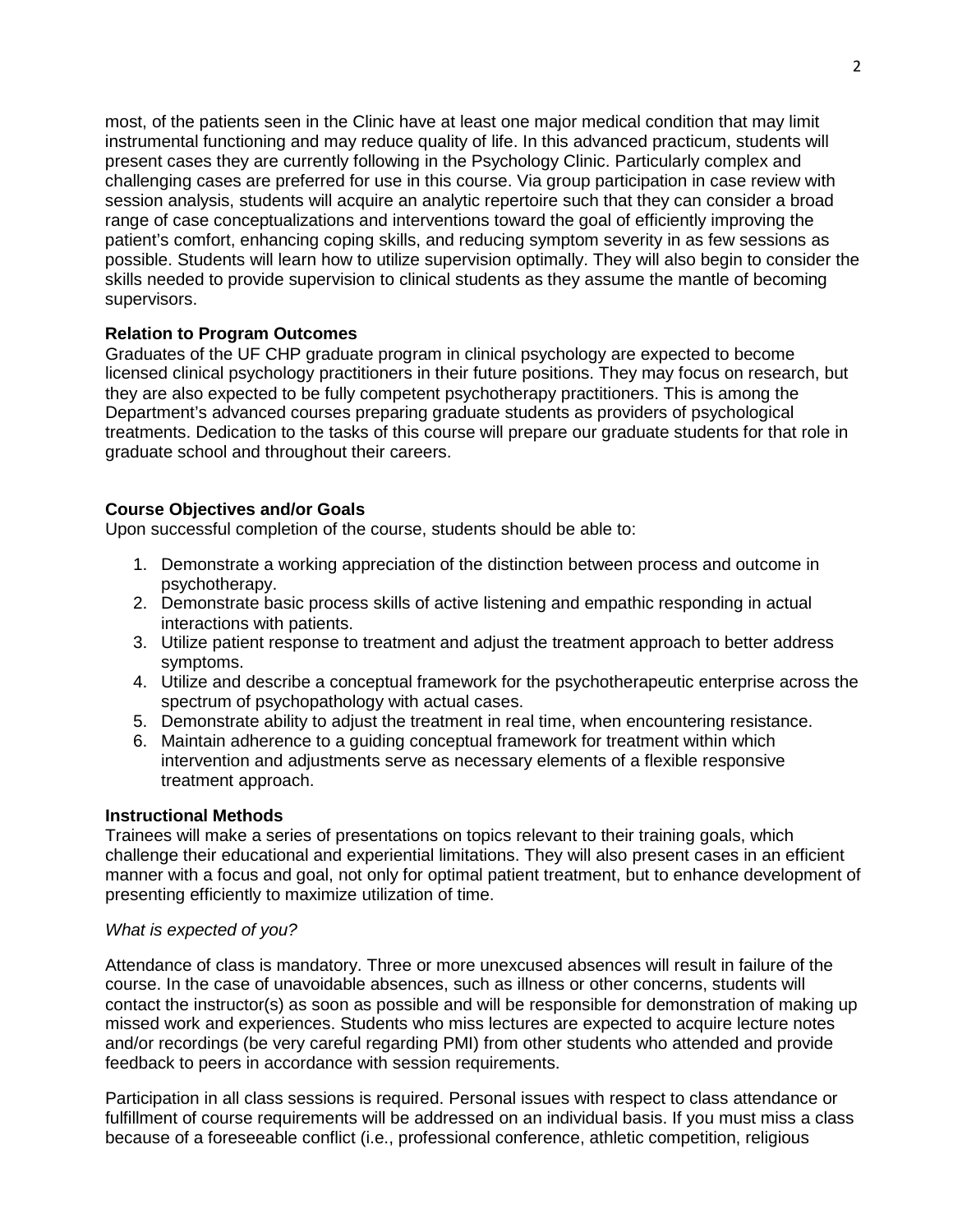observance, etc.) you are expected to notify us immediately to arrange topic coverage and complete assigned tasks *prior* to the date when you will be absent.

Please note all faculty are bound by the UF policy for excused absences. For information regarding the UF Attendance Policy see the Registrar website for additional details:

<https://catalog.ufl.edu/ugrad/current/regulations/info/attendance.aspx>

Note that requests to be excused from class for events such as family celebrations and/or reunions, vacation-related travel with friends or family, and other such events may be refused. Requests without sufficient advance warning may also be refused.

# **DESCRIPTION OF COURSE CONTENT**

#### **Topical Outline/Course Schedule**

| Week           | Date(s) | Readings from textbook and related topic           |
|----------------|---------|----------------------------------------------------|
|                | 8/22    | Introduction to the course                         |
| $\overline{2}$ | 8/29    | 1 basics; 2 behavior                               |
| 3              | 9/5     | 3 cognition; 4 affect                              |
| 4              | 9/12    | 5 conceptualize; 6 case formulation                |
| 5              | 9/19    | 7 finesse; 8 triggers                              |
| 6              | 9/26    | 9 contingencies, 10 prescriptions                  |
| 7              | 10/3    | 11 exposure; 12 skill-building                     |
| 8              | 10/10   | 13 assessing cognitions; 14 restructuring thoughts |
| 9              | 10/17   | 15 not challenging thoughts                        |
| 10             | 10/24   | 16 core beliefs                                    |
| 11             | 10/31   | 17 information-processing biases                   |
| 12             | 11/7    | 18 modulating emotions                             |
| 13             | 11/14   | 19 distress tolerance; 20 Bill's cbt               |
| 14             | 11/21   | <b>HOLIDAY</b>                                     |
| 15             | 11/28   | 21 Anna's cbt; 22 Elizabeth's cbt                  |
| 16             | 12/5    | termination                                        |
|                |         |                                                    |

### **Course Materials and Technology**

Required Textbook:

Tolin, David F. (2016). *Doing CBT: A Comprehensive Guide to Working with Behaviors, Thoughts, and Emotions*. New York: The Guilford Press. ISBN 9781462527076

For technical support for this class, please contact the UF Help Desk at:

- Learning-support@ufl.edu
- $\bullet$  (352) 392-HELP select option 2
- <https://lss.at.ufl.edu/help.shtml>

# **ACADEMIC REQUIREMENTS AND GRADING**

#### **Assignments**

DOMAIN ONE: Students will be to make three presentations during the course. Most of those will be presentations to the group on the contents of chapters from the textbook. These presentations should be informal. You will distribute an outline of the content of the chapter to the group. The outline should focus on the skills contained therein. Imagine you are writing it for your future use as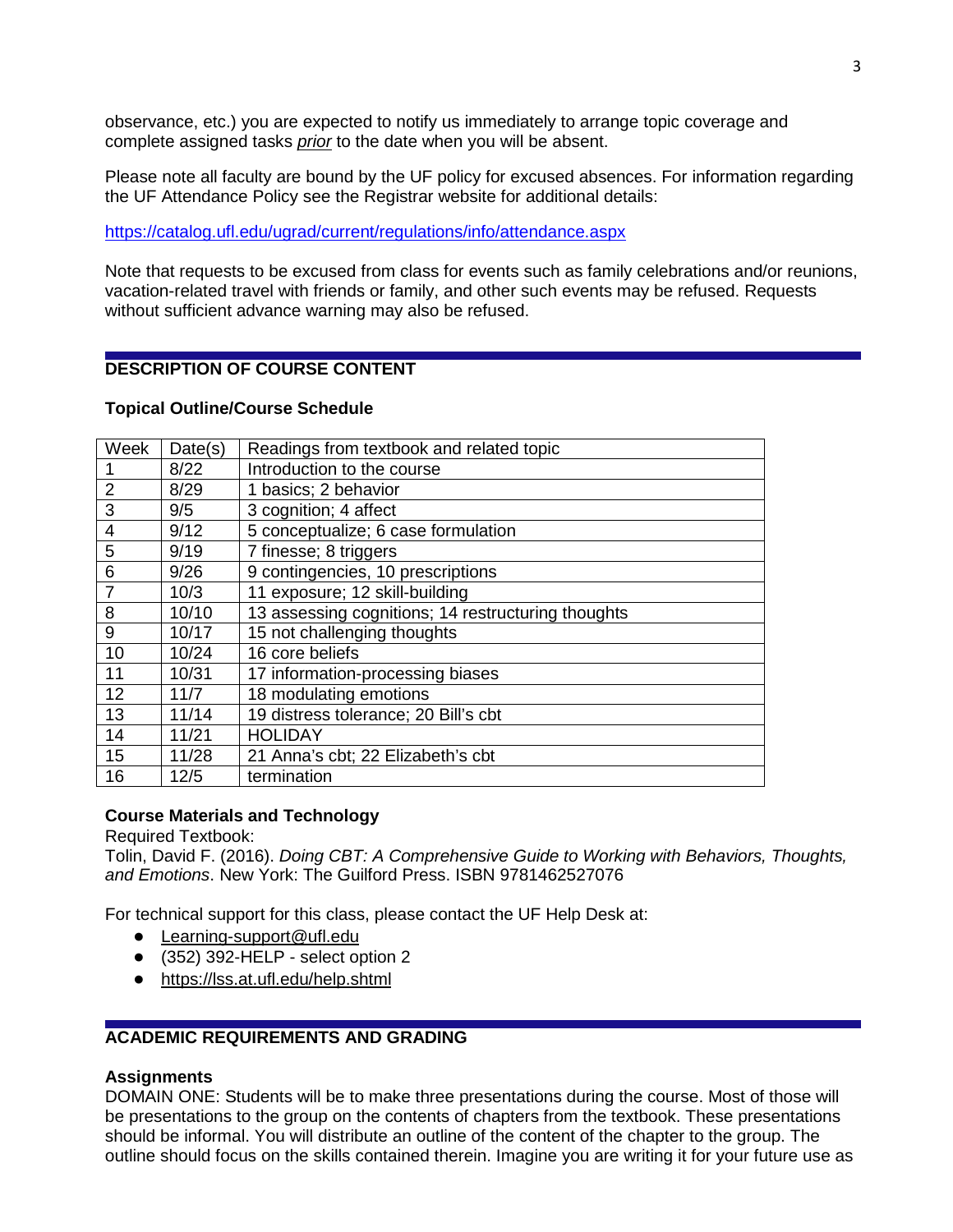a therapist or professor, perhaps to rely on one day when YOU are teaching this class. We will all share the outlines. You will receive ratings and feedback from the instructors and your peers in Canvas at the end of the class period regarding your presentation of the information. DOMAIN TWO: Students will present current cases they are seeing in the Psychology Clinic. The cases must be video-recorded. You must be able to present to the group several sections of the video, one in which you felt you were performing well, and one in which you felt yourself floundering. Be prepared to present your conceptualization of "what is happening" in the sections of your sessions. You should be able to provide an over-arching conceptualization of the case, which can develop over time. You may be able to use one case throughout the course.

In your presentation of material from the text, and in your case presentations, you will be graded on your ability to think critically and quickly, communicate effectively, stimulate discussion, respond to challenging questions, handle critical feedback, accept positive feedback, and consider suggestions for change in your methods.

DOMAIN THREE: You will be evaluated on your ability to be a participant in the class when not presenting. You should demonstrate in every class that you are reading the material, considering the material from the text and from the presentations, and you are working to enhance your skills as a therapist and colleague.

## **Grading**

We will monitor your classroom participation in each session. Optimal performance is demonstrated by student engagement in the following behaviors:

- 1. Thoughtful comments that demonstrate understanding and contemplation of the material.
- 2. Selection of challenging and particularly difficult interactions with patients for classroom presentation.
- 3. Constructive feedback to peers, highlighting therapist strengths and successes.
- 4. Offer alternative interpretations, and hypotheses to be considered, rather than forgone and absolute conclusions.
- 5. Feedback to presenters regarding behaviors in session is acknowledged from a supportive stance designed to assist the presenter to recognize subtleties in their therapeutic style and interactions.
- 6. Demonstration of acknowledging OWN strengths and use of nonjudgmental language related to critiques of self.

We will provide weekly scores, on the below scale 1 to 10, in Canvas, to provide performance feedback from week to week. Your scores will reflect the following about your participation in the class:

- 1. Abysmal performance; openly hostile to classmates; clearly enjoys destructive interactions.
- 2. Very poor performance, not-so-subtle hostility to others; no contribution to successes.
- 3. Emphasis on failures of other therapists, lack of empathy toward colleagues.
- 4. There are hints of support and encouragement floating in a fetid stew of condescension.
- 5. Your participation just barely contributes positively to the exchange of ideas 50% of time.
- 6. Your participation is frankly more positive than negative.
- 7. Insights combine nicely with compliments; some very rare harsh criticisms.
- 8. You dispense 80% rewards to others in class and while viewing their sessions.
- 9. Strong insights and heartfelt compliments help others maintain good motivation/effort.
- 10. Blinding insights and superlative deeply constructed praise raise others out of despair.

In case the above fails miserably, we will develop some quizzes and tests and essay exams and physical marathons for demonstration of Olympian feats of intellectual and physical prowess that will be graded according to an incomprehensible algorithm focused on random samples of your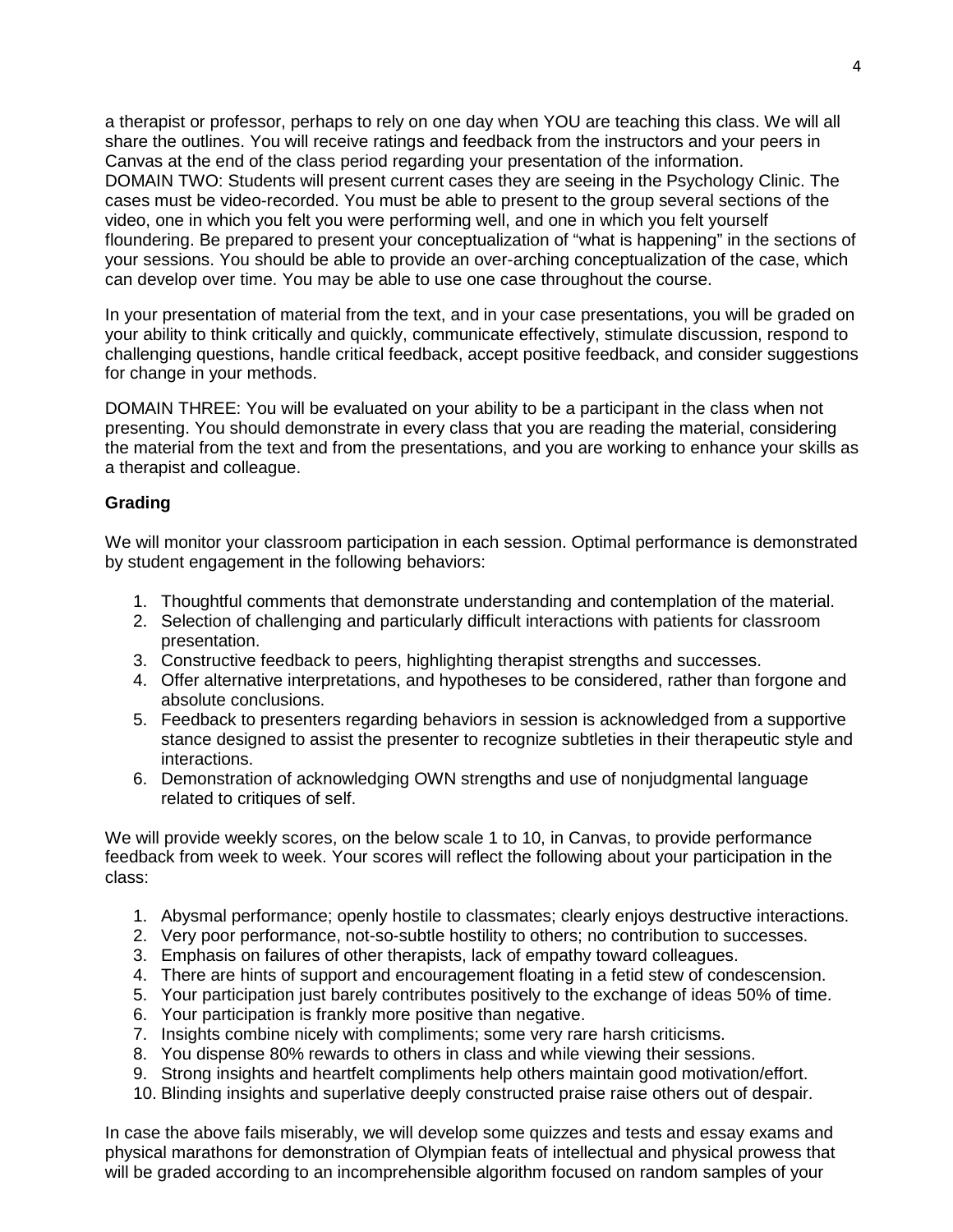posture and gravitational density, which we will insist is perfectly just and fair in a condescending and dismissive manner.

Point system used (i.e., how do course points translate into letter grades).

| ----------    |        |       |        |     |     |           |     |           |        |     |     |              |  |
|---------------|--------|-------|--------|-----|-----|-----------|-----|-----------|--------|-----|-----|--------------|--|
| <b>Points</b> | $93 -$ | $90-$ | $87 -$ | 83- | 80- | 77<br>. . | 73- | 70-       | $67 -$ | 63- | 60- | <b>Below</b> |  |
| earned        | 100    | 92    | 89     | 86  | 82  | 79        | 76  | 72        | 69     | 66  | 62  | 60           |  |
| Letter        | A      |       | $B+$   |     | B-  | $\sim$    |     | ⌒         |        |     |     |              |  |
| Grade         |        |       |        |     |     | v         | ັ   | $\bullet$ |        | L   |     | -            |  |

#### **Example:**

Please be aware that a C- is not an acceptable grade for graduate students. The GPA for graduate students must be 3.0. in all 5000 level courses and above to graduate. A grade of C counts toward a graduate degree only if a sufficient number of credits in courses numbered 5000 or higher have been earned with a B+ or higher. In addition, the Bachelor of Health Science Program does not use C- grades.

| Letter<br>Grade | Δ<br>r. | А-  | $B+$ | D<br>o        | В-  | $c_{+}$    | ◠<br>v        | $C-$     | D+          | D   | D-  | Е        | W   |            | N<br>G   | S-                          |
|-----------------|---------|-----|------|---------------|-----|------------|---------------|----------|-------------|-----|-----|----------|-----|------------|----------|-----------------------------|
| Grade           | 4.      | 3.6 | 3.3  | $\sim$<br>ູບ. | 2.6 | າ າ<br>د.ء | ົ<br><u>.</u> | 1.6<br>л | 1.3         | . . | 0.6 | $\bf{0}$ | 0.0 | $\cdot$ 0. | ∩<br>v.v | $\overline{\phantom{0}}$ 0. |
| <b>Point</b>    |         |     | 3    | ◡             |     | ⌒<br>J     | 0             |          | $\sim$<br>u | ີ   |     | 0        |     | 0          |          | 0                           |
|                 |         |     |      |               |     |            |               |          |             |     |     |          |     |            |          |                             |

For greater detail on the meaning of letter grades and university policies related to them, see the Registrar's Grade Policy regulations at:

<http://catalog.ufl.edu/ugrad/current/regulations/info/grades.aspx>

# **Exam Policy**

### **Policy Related to Make up Exams or Other Work**

Any requests for make-ups due to technical issues MUST be accompanied by the ticket number received from LSS when the problem was reported to them. The ticket number will document the time and date of the problem. You MUST e-mail me within 24 hours of the technical difficulty if you wish to request a make-up.

### **Policy Related to Required Class Attendance**

Please note all faculty are bound by the UF policy for excused absences. For information regarding the UF Attendance Policy see the Registrar website for additional details: <https://catalog.ufl.edu/ugrad/current/regulations/info/attendance.aspx>

Excused absences must be consistent with university policies in the Graduate Catalog [\(http://gradcatalog.ufl.edu/content.php?catoid=10&navoid=2020#attendance\)](http://gradcatalog.ufl.edu/content.php?catoid=10&navoid=2020#attendance) and require appropriate documentation. Additional information can be found here: <https://catalog.ufl.edu/ugrad/current/regulations/info/attendance.aspx>

# **Policy Related to Guests Attending Class:**

Only registered students are permitted to attend class. However, we recognize that students who are caretakers may face occasional unexpected challenges creating attendance barriers. Therefore, by exception, a department chair or his or her designee (e.g., instructors) may grant a student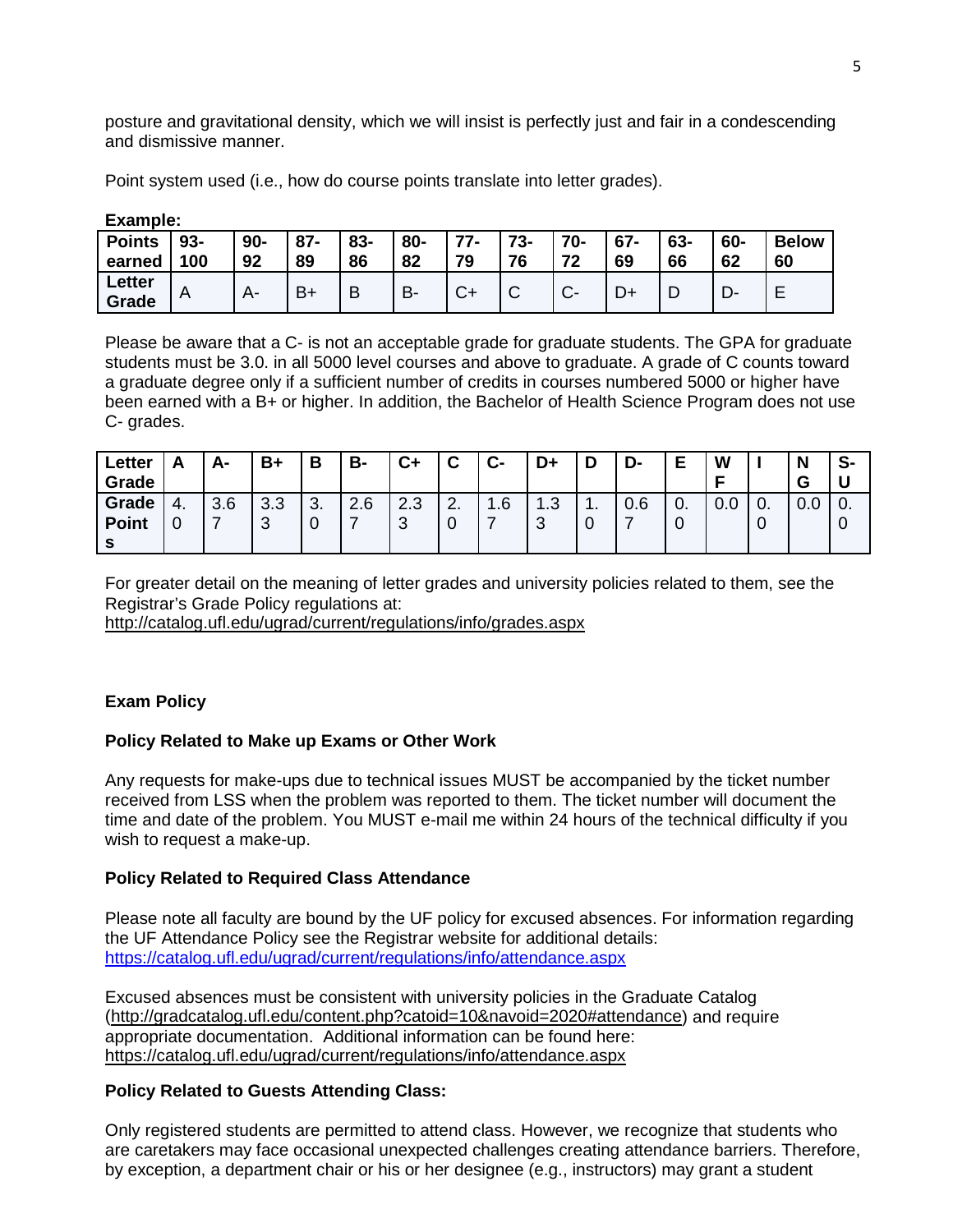permission to bring a guest(s) for a total of two class sessions per semester. This is two sessions total across all courses. No further extensions will be granted. Please note that guests are **not** permitted to attend either cadaver or wet labs. For additional information, please review the Classroom Guests of Students policy in its entirety. Link to full policy: <http://facstaff.phhp.ufl.edu/services/resourceguide/getstarted.htm>

The need to develop a "**Policy Related to Guests Attending Class**" raises the specter of your harboring intense hostility toward those persons unfortunate enough to accept your invitation to come with you to this class.

# **STUDENT EXPECTATIONS, ROLES, AND OPPORTUNITIES FOR INPUT**

## **Expectations Regarding Course Behavior**

You are expected to come to class prepared to discuss the assigned readings. Quizzes may be administered to assess the extent to which students are keeping up with the readings. Students will be expected to present on the material and be prepared to raise questions regarding that material. They will take turns presenting sessions from their therapy cases. They may present multiple sessions on an individual case during this course. This will allow us to consider continuity of care issues. Student therapy skills critiqued in a group setting by the instructor and by peers. This can be anxiety-provoking. Those of us providing critiques must be sensitive to issues of vulnerability to criticism. Criticism must be provided gently and respectfully. Praise is strongly encouraged. Specific case material may NOT be shared with others who are not also attending this course. General themes, principles and techniques can be widely shared as long as there is NO SHARING of PMI or any other information about the therapist or patient that could be offensive if overheard by those persons or any other person sensitive to issues of confidentiality.

### **Communication Guidelines**

Discussions about cases that may involve PMI or which may describe therapist behaviors should be limited to the classroom during class sessions. We will not use Canvas chat functions for such discussions.

### **Academic Integrity**

Students are expected to act in accordance with the University of Florida policy on academic integrity. As a student at the University of Florida, you have committed yourself to uphold the Honor Code, which includes the following pledge:

## "**We, the members of the University of Florida community, pledge to hold ourselves and our peers to the highest standards of honesty and integrity**."

You are expected to exhibit behavior consistent with this commitment to the UF academic community, and on all work submitted for credit at the University of Florida, the following pledge is either required or implied:

## **"On my honor, I have neither given nor received unauthorized aid in doing this assignment."**

It is your individual responsibility to know and comply with all university policies and procedures regarding academic integrity and the Student Honor Code. Violations of the Honor Code at the University of Florida will not be tolerated. Violations will be reported to the Dean of Students Office for consideration of disciplinary action. For additional information regarding Academic Integrity, please see Student Conduct and Honor Code or the Graduate Student Website for additional details: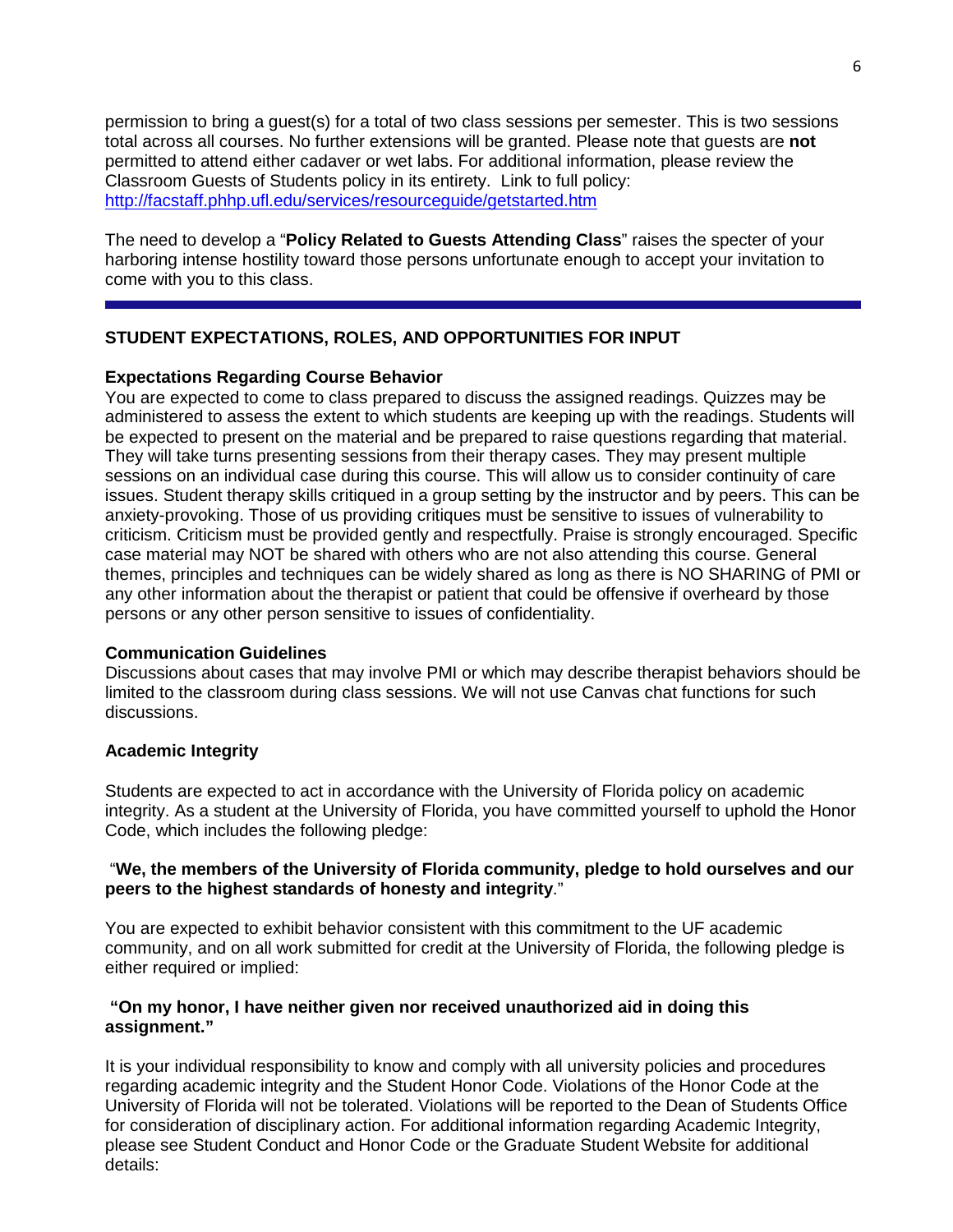<https://www.dso.ufl.edu/sccr/process/student-conduct-honor-code/> <http://gradschool.ufl.edu/students/introduction.html>

Please remember cheating, lying, misrepresentation, or plagiarism in any form is unacceptable and inexcusable behavior.

### **Online Faculty Course Evaluation Process**

Students are expected to provide feedback on the quality of instruction in this course by completing online evaluations at [https://evaluations.ufl.edu.](https://evaluations.ufl.edu/) Evaluations are typically open during the last two or three weeks of the semester, but students will be given specific times when they are open. Summary results of these assessments are available to students at [https://evaluations.ufl.edu/results/.](https://evaluations.ufl.edu/results/)

## **SUPPORT SERVICES**

### **Accommodations for Students with Disabilities**

If you require classroom accommodation because of a disability, it is strongly recommended you register with the Dean of Students Office [http://www.dso.ufl.edu](http://www.dso.ufl.edu/) within the first week of class or as soon as you believe you might be eligible for accommodations. The Dean of Students Office will provide documentation of accommodations to you, which you must then give to me as the instructor of the course to receive accommodations. Please do this as soon as possible after you receive the letter. Students with disabilities should follow this procedure as early as possible in the semester. The College is committed to providing reasonable accommodations to assist students in their coursework.

# **Counseling and Student Health**

Students sometimes experience stress from academic expectations and/or personal and interpersonal issues that may interfere with their academic performance. If you find yourself facing issues that have the potential to or are already negatively affecting your coursework, you are encouraged to talk with an instructor and/or seek help through University resources available to you.

- The Counseling and Wellness Center 352-392-1575 offers a variety of support services such as psychological assessment and intervention and assistance for math and test anxiety. Visit their web site for more information: [http://www.counseling.ufl.edu.](http://www.counseling.ufl.edu/) On line and in person assistance is available.
- You Matter We Care website: [http://www.umatter.ufl.edu/.](http://www.umatter.ufl.edu/) If you are feeling overwhelmed or stressed, you can reach out for help through the You Matter We Care website, which is staffed by Dean of Students and Counseling Center personnel.
- The Student Health Care Center at Shands is a satellite clinic of the main Student Health Care Center located on Fletcher Drive on campus. Student Health at Shands offers a variety of clinical services. The clinic is located on the second floor of the Dental Tower in the Health Science Center. For more information, contact the clinic at 392-0627 or check out the web site at: <https://shcc.ufl.edu/>
- Crisis intervention is always available 24/7 from: Alachua County Crisis Center: (352) 264-6789 <http://www.alachuacounty.us/DEPTS/CSS/CRISISCENTER/Pages/CrisisCenter.aspx>